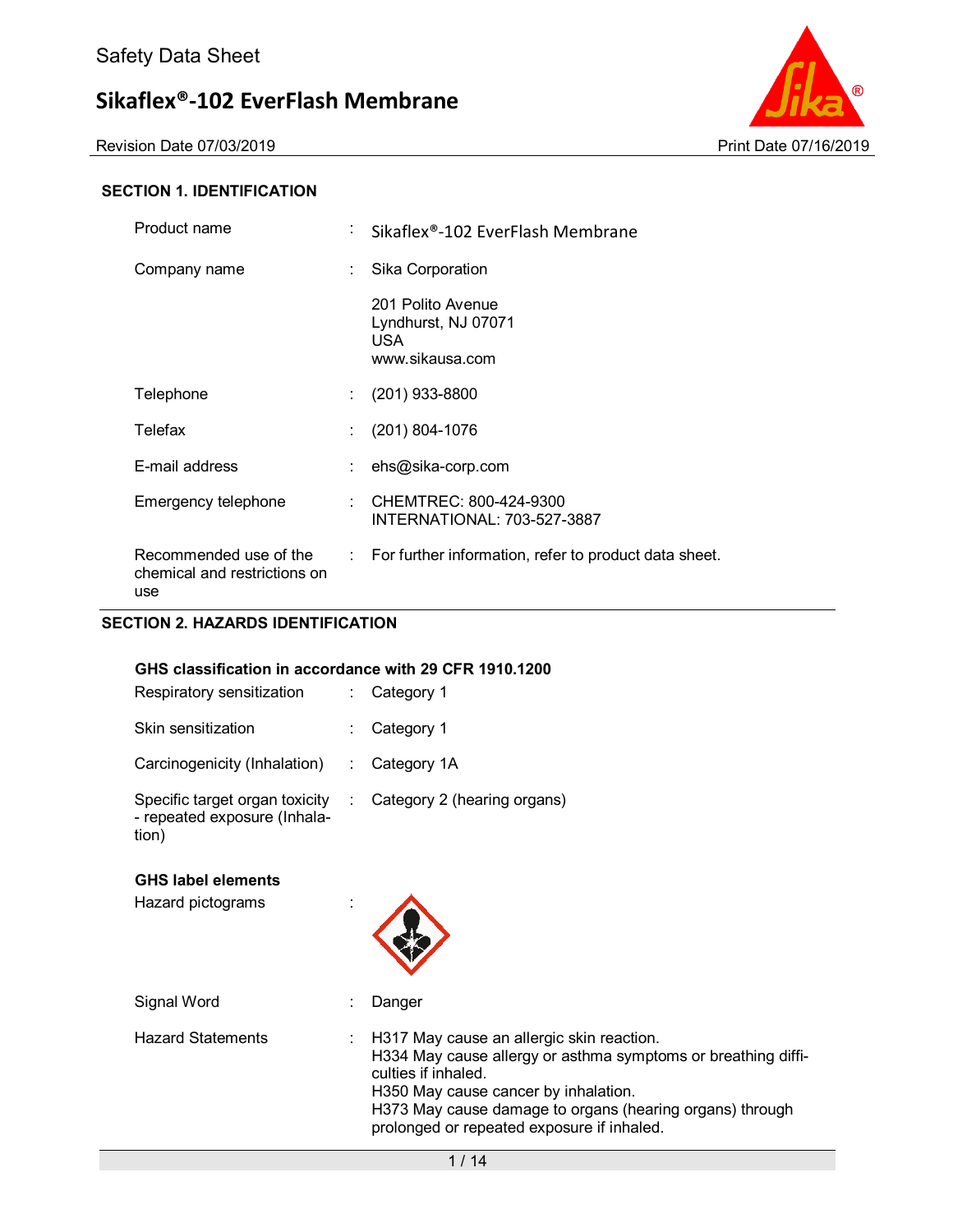Revision Date 07/03/2019 Print Date 07/16/2019



Precautionary Statements : **Prevention:**  P201 Obtain special instructions before use. P202 Do not handle until all safety precautions have been read and understood. P260 Do not breathe dust/ fume/ gas/ mist/ vapors/ spray. P272 Contaminated work clothing must not be allowed out of the workplace. P280 Wear protective gloves/ protective clothing/ eye protection/ face protection. P284 Wear respiratory protection. **Response:**  P302 + P352 IF ON SKIN: Wash with plenty of soap and water. P304 + P340 IF INHALED: Remove person to fresh air and keep comfortable for breathing. P308 + P313 IF exposed or concerned: Get medical advice/ attention. P333 + P313 If skin irritation or rash occurs: Get medical advice/ attention. P362 + P364 Take off contaminated clothing and wash it before reuse. **Storage:**  P405 Store locked up. **Disposal:**  P501 Dispose of contents/ container to an approved waste disposal plant.

# **Additional Labeling**

There are no ingredients with unknown acute toxicity used in a mixture at a concentration >= 1%.

### **Other hazards**

Intentional misuse by deliberate concentration and inhalation of vapor may be harmful or fatal.

# **SECTION 3. COMPOSITION/INFORMATION ON INGREDIENTS**

### **Mixtures**

### **Components**

| Chemical name                       | CAS-No.   | Classification                                                                                                                                                                 | Concentra-<br>tion $(%$ w/w) |
|-------------------------------------|-----------|--------------------------------------------------------------------------------------------------------------------------------------------------------------------------------|------------------------------|
| xylene                              | 1330-20-7 | Flam. Liq. 3; H226<br>Acute Tox. 4; H332<br>Acute Tox. 4; H312<br>Skin Irrit. 2; H315<br>Eye Irrit. 2A; H319<br><b>STOT SE 3; H335</b><br>STOT RE 2; H373<br>Asp. Tox. 1; H304 | $>= 1 - 5$                   |
| 4,4'-methylenediphenyl diisocyanate | 101-68-8  | Acute Tox. 4; H332                                                                                                                                                             | $>= 0.1 - 1.1$               |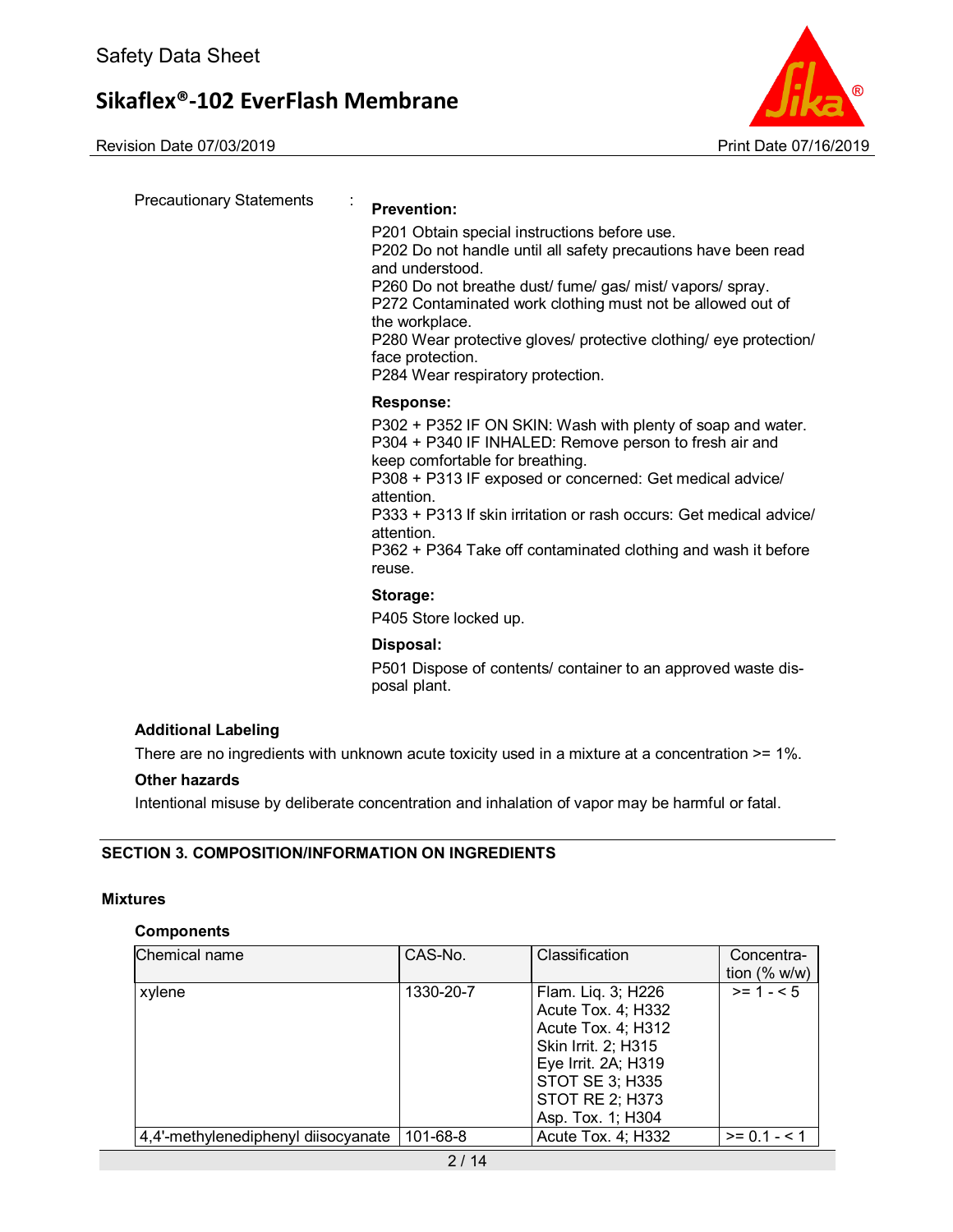

Revision Date 07/03/2019 **Print Date 07/16/2019** 

|               |            | Skin Irrit. 2; H315<br>Eye Irrit. 2B; H320<br>Resp. Sens. 1; H334<br>Skin Sens. 1; H317<br>STOT SE 3; H335<br>STOT RE 2; H373 |                |
|---------------|------------|-------------------------------------------------------------------------------------------------------------------------------|----------------|
| ethylbenzene  | 100-41-4   | Flam. Lig. 2; H225<br>Acute Tox. 4; H332<br>Carc. 2; H351<br>STOT RE 2; H373<br>Asp. Tox. 1; H304<br>Eye Irrit. 2A; H319      | $>= 0.1 - 1$   |
| Quartz (SiO2) | 14808-60-7 | Carc. 1A; H350i<br><b>STOT RE 1; H372</b><br><b>STOT SE 3; H335</b>                                                           | $>= 0.1 - 5.1$ |

Actual concentration is withheld as a trade secret

### **SECTION 4. FIRST AID MEASURES**

| General advice                                                    | t. | Move out of dangerous area.<br>Consult a physician.<br>Show this material safety data sheet to the doctor in attend-<br>ance.                                                                                                                                                                                       |
|-------------------------------------------------------------------|----|---------------------------------------------------------------------------------------------------------------------------------------------------------------------------------------------------------------------------------------------------------------------------------------------------------------------|
| If inhaled                                                        |    | Move to fresh air.<br>Consult a physician after significant exposure.                                                                                                                                                                                                                                               |
| In case of skin contact                                           |    | Take off contaminated clothing and shoes immediately.<br>Wash off with soap and plenty of water.<br>If symptoms persist, call a physician.                                                                                                                                                                          |
| In case of eye contact                                            |    | Remove contact lenses.<br>Keep eye wide open while rinsing.<br>If eye irritation persists, consult a specialist.                                                                                                                                                                                                    |
| If swallowed                                                      |    | Clean mouth with water and drink afterwards plenty of water.<br>Do not induce vomiting without medical advice.<br>Do not give milk or alcoholic beverages.<br>Never give anything by mouth to an unconscious person.<br>Obtain medical attention.                                                                   |
| Most important symptoms<br>and effects, both acute and<br>delayed | ÷. | Asthmatic appearance<br>Allergic reactions<br>sensitizing effects<br>May cause an allergic skin reaction.<br>May cause allergy or asthma symptoms or breathing difficul-<br>ties if inhaled.<br>May cause cancer by inhalation.<br>May cause damage to organs through prolonged or repeated<br>exposure if inhaled. |
| Notes to physician                                                |    | Treat symptomatically.                                                                                                                                                                                                                                                                                              |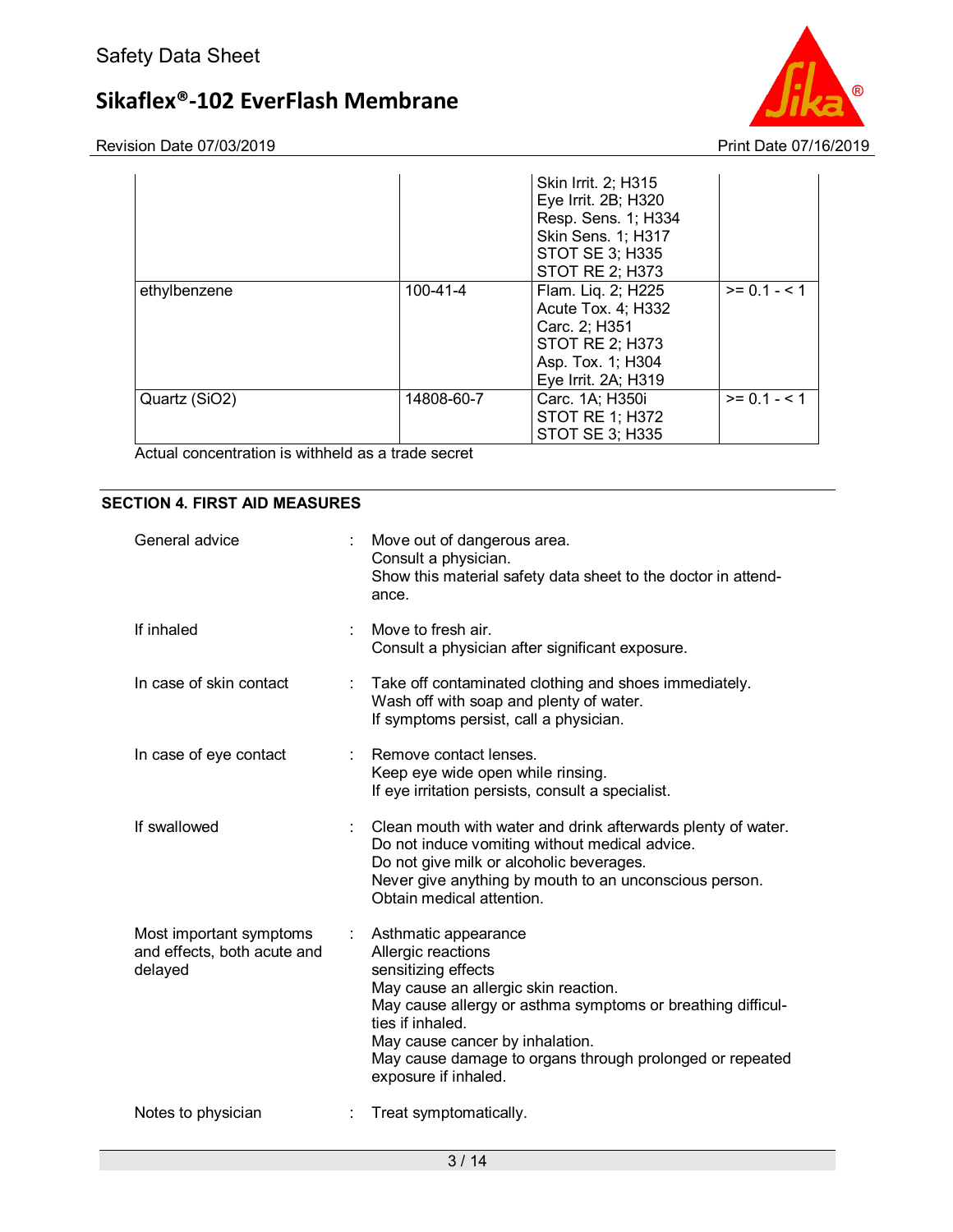

### **SECTION 5. FIRE-FIGHTING MEASURES**

| Suitable extinguishing media                        |    | Use extinguishing measures that are appropriate to local cir-<br>cumstances and the surrounding environment.                                                                                                                  |
|-----------------------------------------------------|----|-------------------------------------------------------------------------------------------------------------------------------------------------------------------------------------------------------------------------------|
| Further information                                 | ÷. | Collect contaminated fire extinguishing water separately. This<br>must not be discharged into drains.<br>Fire residues and contaminated fire extinguishing water must<br>be disposed of in accordance with local regulations. |
| Special protective equipment :<br>for fire-fighters |    | In the event of fire, wear self-contained breathing apparatus.                                                                                                                                                                |

### **SECTION 6. ACCIDENTAL RELEASE MEASURES**

| Personal precautions, protec-:<br>tive equipment and emer-<br>gency procedures | Use personal protective equipment.<br>Deny access to unprotected persons.                                                                                      |
|--------------------------------------------------------------------------------|----------------------------------------------------------------------------------------------------------------------------------------------------------------|
| Environmental precautions                                                      | : Do not flush into surface water or sanitary sewer system.<br>Local authorities should be advised if significant spillages<br>cannot be contained.            |
| Methods and materials for<br>containment and cleaning up                       | Soak up with inert absorbent material (e.g. sand, silica gel,<br>acid binder, universal binder, sawdust).<br>Keep in suitable, closed containers for disposal. |

### **SECTION 7. HANDLING AND STORAGE**

| fire and explosion                | Advice on protection against : Normal measures for preventive fire protection.                                                                                                                                                                                                                                                                                                                                                                                                                                                                  |
|-----------------------------------|-------------------------------------------------------------------------------------------------------------------------------------------------------------------------------------------------------------------------------------------------------------------------------------------------------------------------------------------------------------------------------------------------------------------------------------------------------------------------------------------------------------------------------------------------|
| Advice on safe handling           | : Avoid exceeding the given occupational exposure limits (see<br>section 8).<br>Do not get in eyes, on skin, or on clothing.<br>For personal protection see section 8.<br>Persons with a history of skin sensitization problems or asth-<br>ma, allergies, chronic or recurrent respiratory disease should<br>not be employed in any process in which this mixture is being<br>used.<br>Smoking, eating and drinking should be prohibited in the ap-<br>plication area.<br>Follow standard hygiene measures when handling chemical<br>products. |
| Conditions for safe storage<br>÷. | Store in original container.<br>Keep container tightly closed in a dry and well-ventilated<br>place.<br>Observe label precautions.<br>Store in accordance with local regulations.                                                                                                                                                                                                                                                                                                                                                               |
| Further information on stor-<br>÷ | No decomposition if stored and applied as directed.                                                                                                                                                                                                                                                                                                                                                                                                                                                                                             |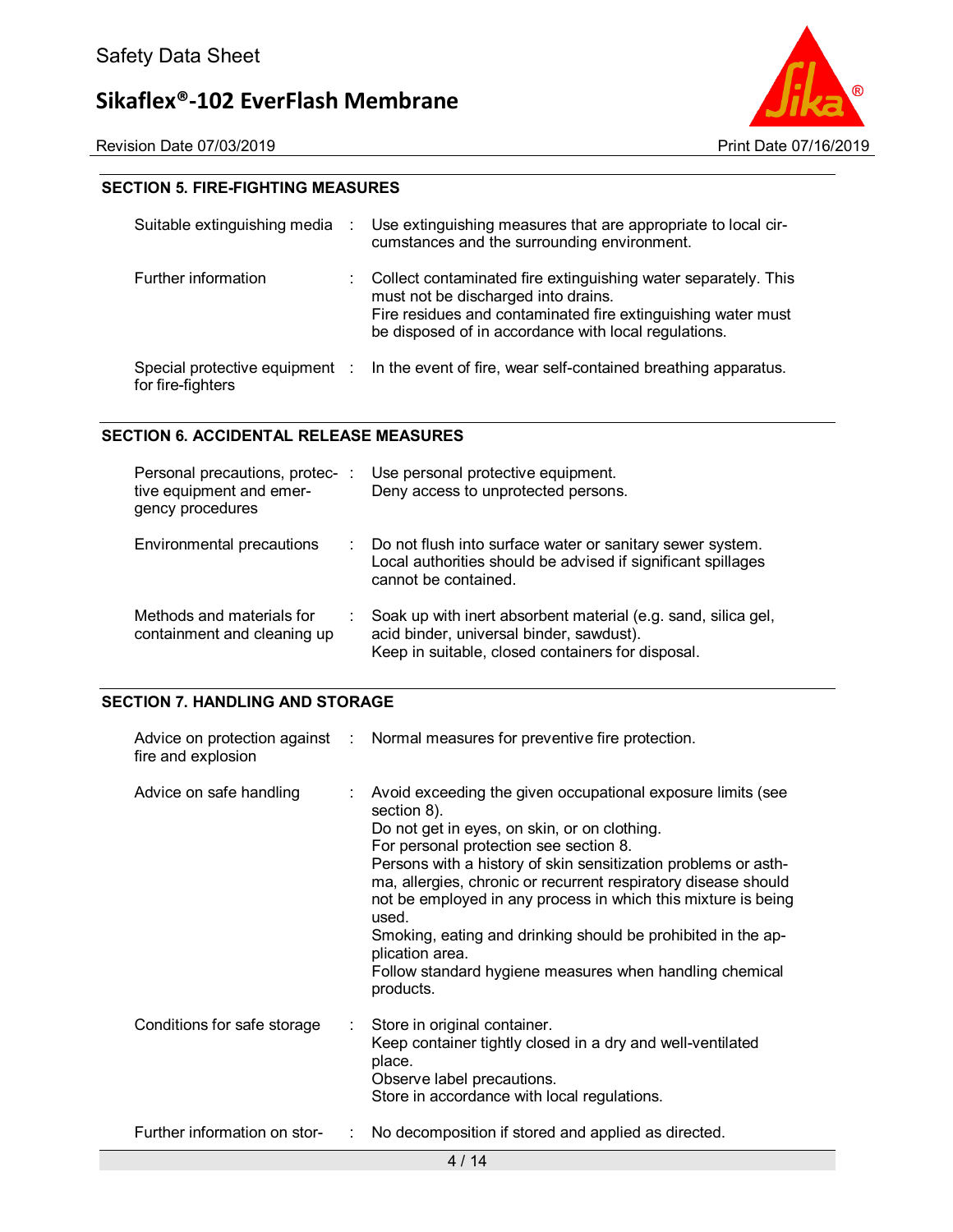Revision Date 07/03/2019 **Revision Date 07/16/2019** 



age stability

# **SECTION 8. EXPOSURE CONTROLS/PERSONAL PROTECTION**

# **Ingredients with workplace control parameters**

| Components                               | CAS-No.        | Value type<br>(Form of                 | Control parame-<br>ters / Permissible | <b>Basis</b>        |
|------------------------------------------|----------------|----------------------------------------|---------------------------------------|---------------------|
|                                          | 1330-20-7      | exposure)<br><b>TWA</b>                | concentration                         | OSHA Z-1            |
| xylene                                   |                |                                        | 100 ppm<br>435 mg/m3                  |                     |
|                                          |                | <b>TWA</b>                             | $\overline{100}$ ppm                  | OSHA Z-1            |
|                                          |                |                                        | 435 mg/m3                             |                     |
|                                          |                | <b>TWA</b>                             | 100 ppm                               | <b>ACGIH</b>        |
|                                          |                | <b>STEL</b>                            | 150 ppm                               | <b>ACGIH</b>        |
|                                          |                | <b>STEL</b>                            | 150 ppm                               | <b>OSHA P0</b>      |
|                                          |                |                                        | 655 mg/m3                             |                     |
|                                          |                | <b>TWA</b>                             | $\overline{100}$ ppm<br>435 mg/m3     | <b>OSHA P0</b>      |
| 4,4'-methylenediphenyl diiso-<br>cyanate | 101-68-8       | <b>TWA</b>                             | 0.005 ppm                             | <b>ACGIH</b>        |
|                                          |                | $\mathsf{C}$                           | $0.02$ ppm<br>$0.2$ mg/m $3$          | OSHA <sub>Z-1</sub> |
|                                          |                | $\mathsf{C}$                           | $0.02$ ppm<br>$0.2$ mg/m $3$          | OSHA P0             |
| ethylbenzene                             | $100 - 41 - 4$ | <b>TWA</b>                             | 100 ppm<br>435 mg/m3                  | OSHA <sub>Z-1</sub> |
|                                          |                | <b>TWA</b>                             | 100 ppm<br>435 mg/m3                  | <b>OSHA P0</b>      |
|                                          |                | <b>STEL</b>                            | 125 ppm<br>545 mg/m3                  | OSHA P0             |
| Quartz (SiO2)                            | 14808-60-7     | TWA (Res-<br>pirable frac-<br>tion)    | $0.025$ mg/m3                         | <b>ACGIH</b>        |
|                                          |                | TWA (Res-<br>pirable dust)             | $0.05$ mg/m3                          | OSHA Z-1            |
|                                          |                | TWA (respir-<br>able)                  | 10 mg/m3/<br>%SiO2+2                  | OSHA Z-3            |
|                                          |                | TWA (respir-<br>able)                  | 250 mppcf /<br>$%SiO2+5$              | OSHA Z-3            |
|                                          |                | TWA (respir-<br>able dust<br>fraction) | $0.1$ mg/m $3$                        | <b>OSHA P0</b>      |
|                                          |                | TWA (Res-<br>pirable frac-<br>tion)    | $0.025$ mg/m3<br>(Silica)             | <b>ACGIH</b>        |
|                                          |                | TWA (respir-<br>able dust<br>fraction) | $0.1$ mg/m $3$                        | OSHA P0             |
|                                          |                | TWA (Res-<br>pirable frac-<br>tion)    | $0.025$ mg/m $3$                      | <b>ACGIH</b>        |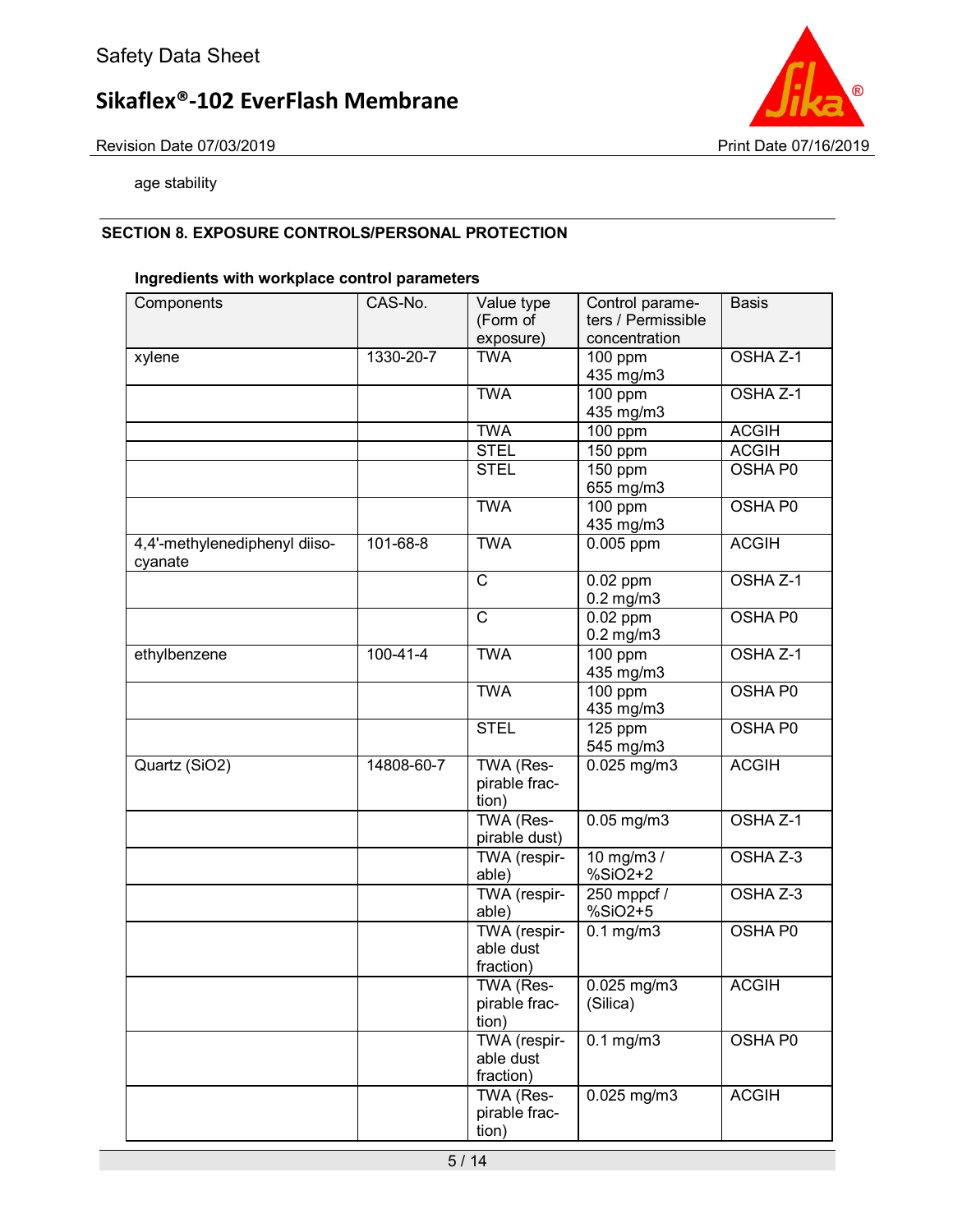

|                                                                                                                                                                                                     |  |                         | TWA (Res-<br>pirable frac-<br>tion)                                                                             | $0.025$ mg/m3<br>(Silica)                                                                                                                                                                                                                                                                                                | <b>ACGIH</b> |
|-----------------------------------------------------------------------------------------------------------------------------------------------------------------------------------------------------|--|-------------------------|-----------------------------------------------------------------------------------------------------------------|--------------------------------------------------------------------------------------------------------------------------------------------------------------------------------------------------------------------------------------------------------------------------------------------------------------------------|--------------|
| The above constituents are the only constituents of the product which have a PEL, TLV or other rec-<br>ommended exposure limit. At this time, the other constituents have no known exposure limits. |  |                         |                                                                                                                 |                                                                                                                                                                                                                                                                                                                          |              |
| <b>Engineering measures</b>                                                                                                                                                                         |  | ed or statutory limits. |                                                                                                                 | Use of adequate ventilation should be sufficient to control<br>worker exposure to airborne contaminants. If the use of this<br>product generates dust, fumes, gas, vapor or mist, use pro-<br>cess enclosures, local exhaust ventilation or other engineer-<br>ing controls to keep worker exposure below any recommend- |              |
| Personal protective equipment                                                                                                                                                                       |  |                         |                                                                                                                 |                                                                                                                                                                                                                                                                                                                          |              |
| Respiratory protection                                                                                                                                                                              |  |                         | sessment indicates this is necessary.                                                                           | Use a properly fitted NIOSH approved air-purifying or air-fed<br>respirator complying with an approved standard if a risk as-                                                                                                                                                                                            |              |
|                                                                                                                                                                                                     |  |                         | imum expected contaminant concentration<br>contained breathing apparatus must be used.                          | The filter class for the respirator must be suitable for the max-<br>(gas/vapor/aerosol/particulates) that may arise when han-<br>dling the product. If this concentration is exceeded, self-                                                                                                                            |              |
|                                                                                                                                                                                                     |  |                         |                                                                                                                 |                                                                                                                                                                                                                                                                                                                          |              |
| Hand protection<br>Remarks                                                                                                                                                                          |  | essary.                 |                                                                                                                 | Chemical-resistant, impervious gloves complying with an<br>approved standard should be worn at all times when handling<br>chemical products if a risk assessment indicates this is nec-                                                                                                                                  |              |
| Eye protection                                                                                                                                                                                      |  |                         |                                                                                                                 | Safety eyewear complying with an approved standard should<br>be used when a risk assessment indicates this is necessary.                                                                                                                                                                                                 |              |
| Skin and body protection                                                                                                                                                                            |  | cific work-place.       |                                                                                                                 | Choose body protection in relation to its type, to the concen-<br>tration and amount of dangerous substances, and to the spe-                                                                                                                                                                                            |              |
| Hygiene measures                                                                                                                                                                                    |  | the product.            | Avoid contact with skin, eyes and clothing.<br>before entering eating areas.<br>Wash thoroughly after handling. | Wash hands before breaks and immediately after handling<br>Remove contaminated clothing and protective equipment                                                                                                                                                                                                         |              |

### **SECTION 9. PHYSICAL AND CHEMICAL PROPERTIES**

| Appearance | : paste   |
|------------|-----------|
| Color      | : various |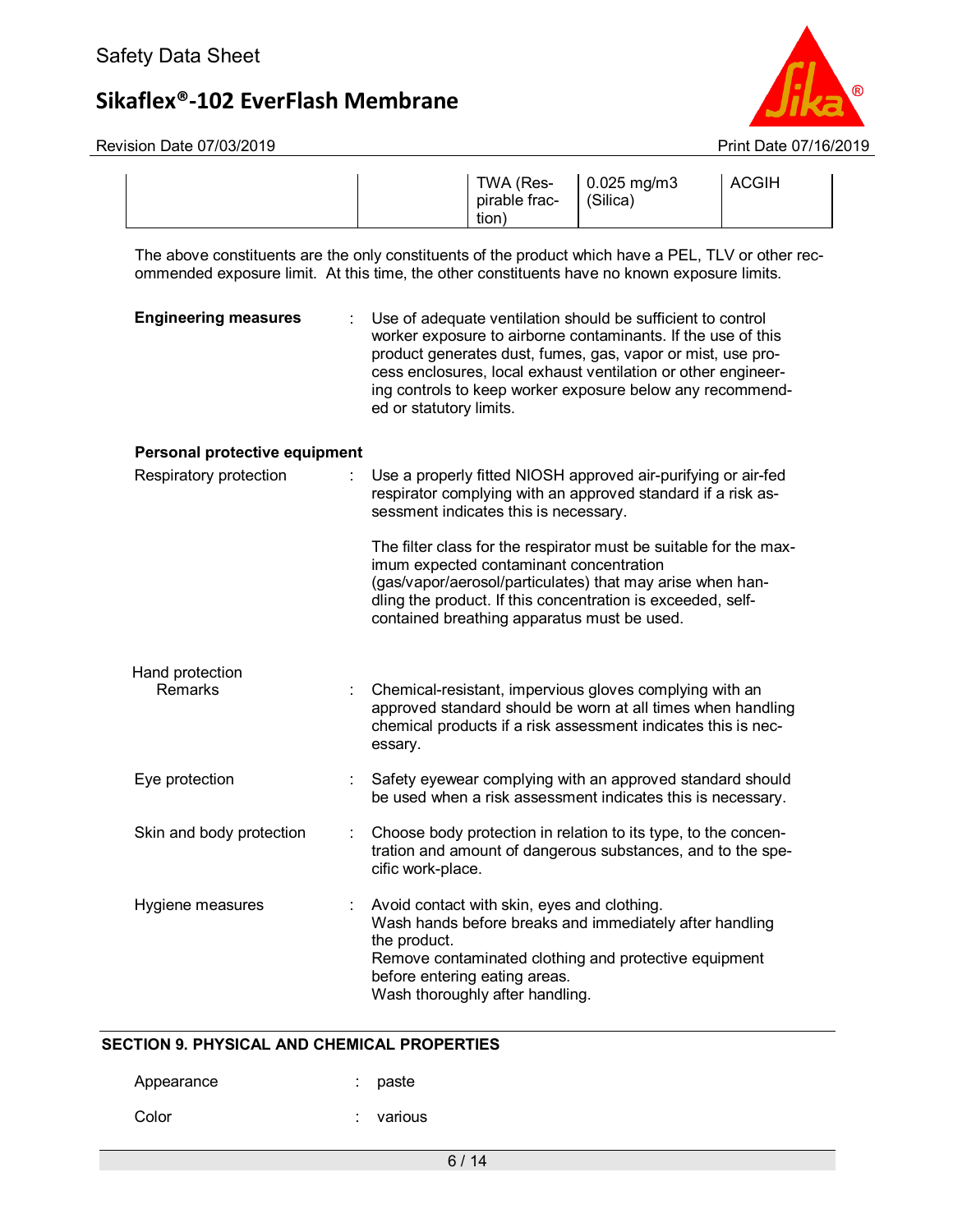

| Odor                                                                    |                | aromatic                        |
|-------------------------------------------------------------------------|----------------|---------------------------------|
| <b>Odor Threshold</b>                                                   | ÷              | No data available               |
| рH                                                                      | ÷              | Not applicable                  |
| Melting point/range / Freezing : No data available<br>point             |                |                                 |
| Boiling point/boiling range                                             |                | : No data available             |
| Flash point                                                             | ÷              | Not applicable                  |
| Evaporation rate                                                        | ÷              | No data available               |
| Flammability (solid, gas)                                               |                | : No data available             |
| Upper explosion limit / Upper : No data available<br>flammability limit |                |                                 |
| Lower explosion limit / Lower : No data available<br>flammability limit |                |                                 |
| Vapor pressure                                                          | t.             | $0.01$ hpa                      |
| Relative vapor density                                                  | ÷.             | No data available               |
| Density                                                                 | ÷              | ca. 1.28 g/cm3 (73 °F / 23 °C)  |
| Solubility(ies)<br>Water solubility                                     | $\mathbb{R}^n$ | insoluble                       |
| Solubility in other solvents : No data available                        |                |                                 |
| Partition coefficient: n-<br>octanol/water                              |                | : No data available             |
| Autoignition temperature                                                |                | : No data available             |
| Decomposition temperature                                               |                | : No data available             |
| Viscosity<br>Viscosity, dynamic                                         | ÷              | No data available               |
| Viscosity, kinematic                                                    | ÷              | $>$ 20.5 mm2/s (104 °F / 40 °C) |
| Explosive properties                                                    | t.             | No data available               |
| Oxidizing properties                                                    | ÷              | No data available               |
| Volatile organic compounds<br>(VOC) content                             |                | $\therefore$ 25 g/l             |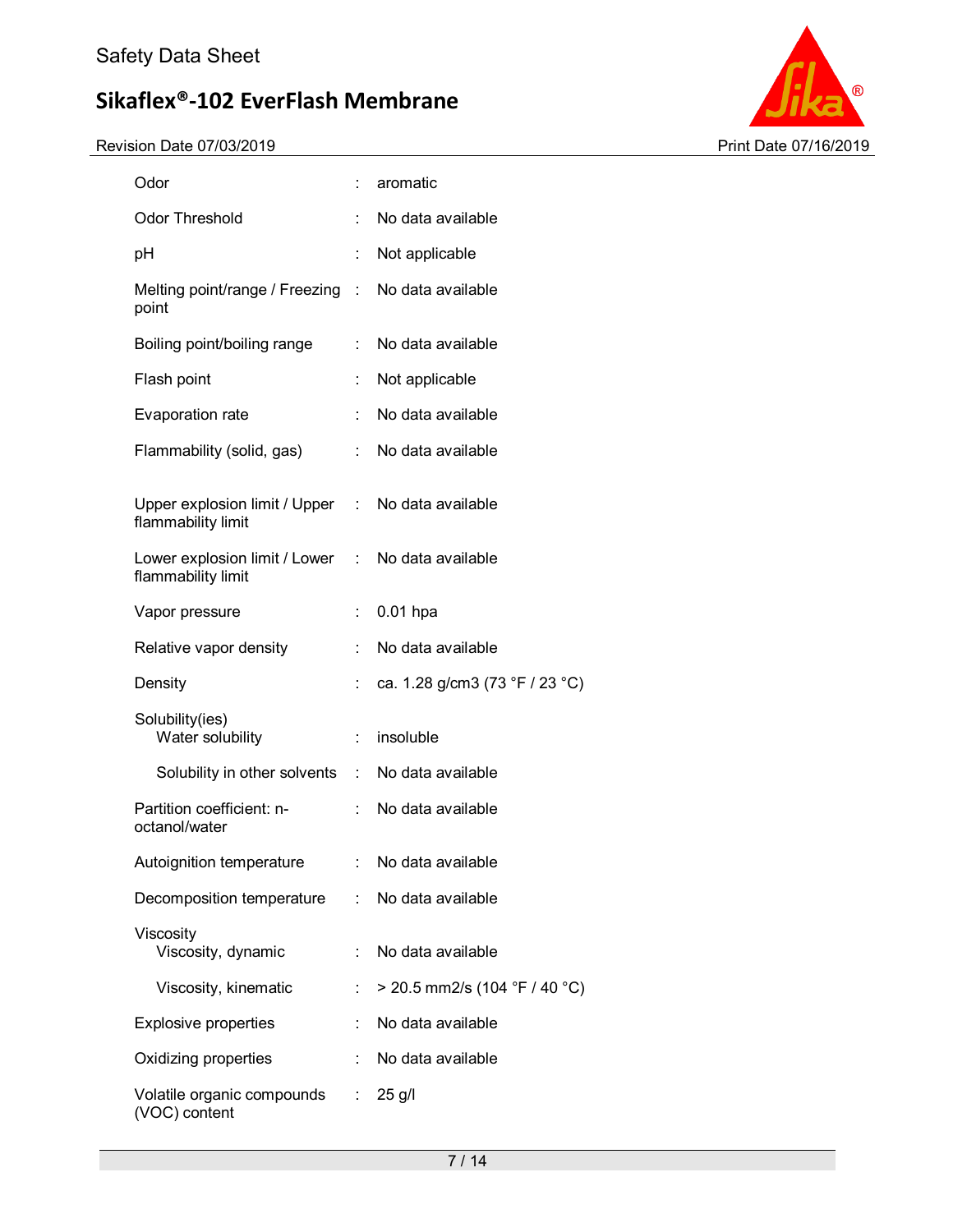Revision Date 07/03/2019 Print Date 07/16/2019



### **SECTION 10. STABILITY AND REACTIVITY**

| Reactivity             | ÷ | No dangerous reaction known under conditions of normal use.                   |
|------------------------|---|-------------------------------------------------------------------------------|
| Chemical stability     | ÷ | The product is chemically stable.                                             |
| tions                  |   | Possibility of hazardous reac- : Stable under recommended storage conditions. |
| Conditions to avoid    | ٠ | No data available                                                             |
| Incompatible materials |   | No data available                                                             |

### **SECTION 11. TOXICOLOGICAL INFORMATION**

#### **Acute toxicity**

Not classified based on available information.

#### **Components:**

| xylene:               |  |                                     |  |  |  |  |
|-----------------------|--|-------------------------------------|--|--|--|--|
| Acute oral toxicity   |  | : LD50 Oral (Rat): $3,523$ mg/kg    |  |  |  |  |
| Acute dermal toxicity |  | : LD50 Dermal (Rabbit): 1,700 mg/kg |  |  |  |  |

#### **4,4'-methylenediphenyl diisocyanate:**

| Acute inhalation toxicity | $\therefore$ Acute toxicity estimate: 1.5 mg/l<br>Test atmosphere: dust/mist<br>Method: Expert judgment |
|---------------------------|---------------------------------------------------------------------------------------------------------|
|                           |                                                                                                         |

#### **ethylbenzene:**

| Acute oral toxicity   | : LD50 Oral (Rat): $3,500$ mg/kg    |
|-----------------------|-------------------------------------|
| Acute dermal toxicity | : LD50 Dermal (Rabbit): 5,510 mg/kg |

#### **Skin corrosion/irritation**

Not classified based on available information.

#### **Serious eye damage/eye irritation**

Not classified based on available information.

#### **Respiratory or skin sensitization**

#### **Skin sensitization**

May cause an allergic skin reaction.

#### **Respiratory sensitization**

May cause allergy or asthma symptoms or breathing difficulties if inhaled.

#### **Germ cell mutagenicity**

Not classified based on available information.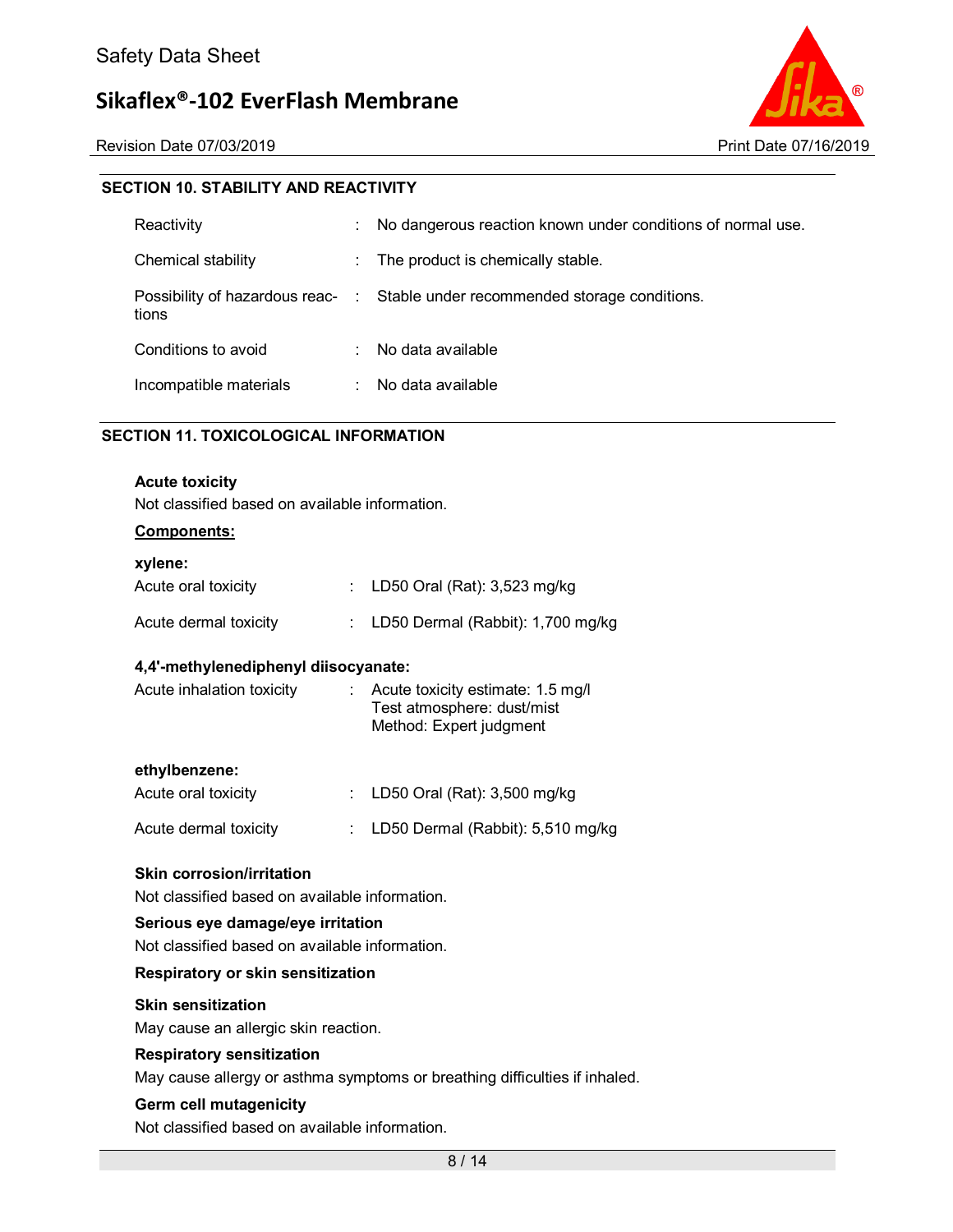Revision Date 07/03/2019 Print Date 07/16/2019



| Carcinogenicity |                                                                                                                                                                                         |                                     |
|-----------------|-----------------------------------------------------------------------------------------------------------------------------------------------------------------------------------------|-------------------------------------|
| <b>IARC</b>     | May cause cancer by inhalation.<br>Group 1: Carcinogenic to humans<br>Quartz (SiO2)<br>(Silica dust, crystalline)                                                                       | 14808-60-7                          |
|                 | Group 2B: Possibly carcinogenic to humans<br>titanium dioxide<br>Group 2B: Possibly carcinogenic to humans<br>ethylbenzene<br>Group 2B: Possibly carcinogenic to humans<br>carbon black | 13463-67-7<br>100-41-4<br>1333-86-4 |
| <b>OSHA</b>     | Not applicable                                                                                                                                                                          |                                     |
| <b>NTP</b>      | Known to be human carcinogen<br>Quartz (SiO2)<br>(Silica, Crystalline (Respirable Size))                                                                                                | 14808-60-7                          |

#### **Reproductive toxicity**

Not classified based on available information.

#### **STOT-single exposure**

Not classified based on available information.

#### **STOT-repeated exposure**

May cause damage to organs (hearing organs) through prolonged or repeated exposure if inhaled. Once sensitized, a severe allergic reaction may occur when subsequently exposed to very low levels.

#### **Aspiration toxicity**

Not classified based on available information.

#### **Further information**

#### **Product:**

Remarks : Carbon black (1333-86-4) Animal Toxicity: Rat, oral, duration 2 year Effect: no tumors

> Mouse, oral, duration 2 years Effect: no tumors Mouse, dermal, duration 18 months Effect: no skin tumors Rat, inhalation, duration 2 years Target organ: lungs Effect: inflammation, fibrosis, tumors Note: Tumors in the rat lung are considered to be related to the "particle overload phenomenon" rather than to a specific chemical effect of carbon black itself in the lung. These effects in rats have been reported in many studies on other poorly soluble inorganic particles and appear to be rat specific. Tumors have not been observed in other species (i.e., mouse and hamster) for carbon black or other poorly soluble particles under similar circumstances and study conditions.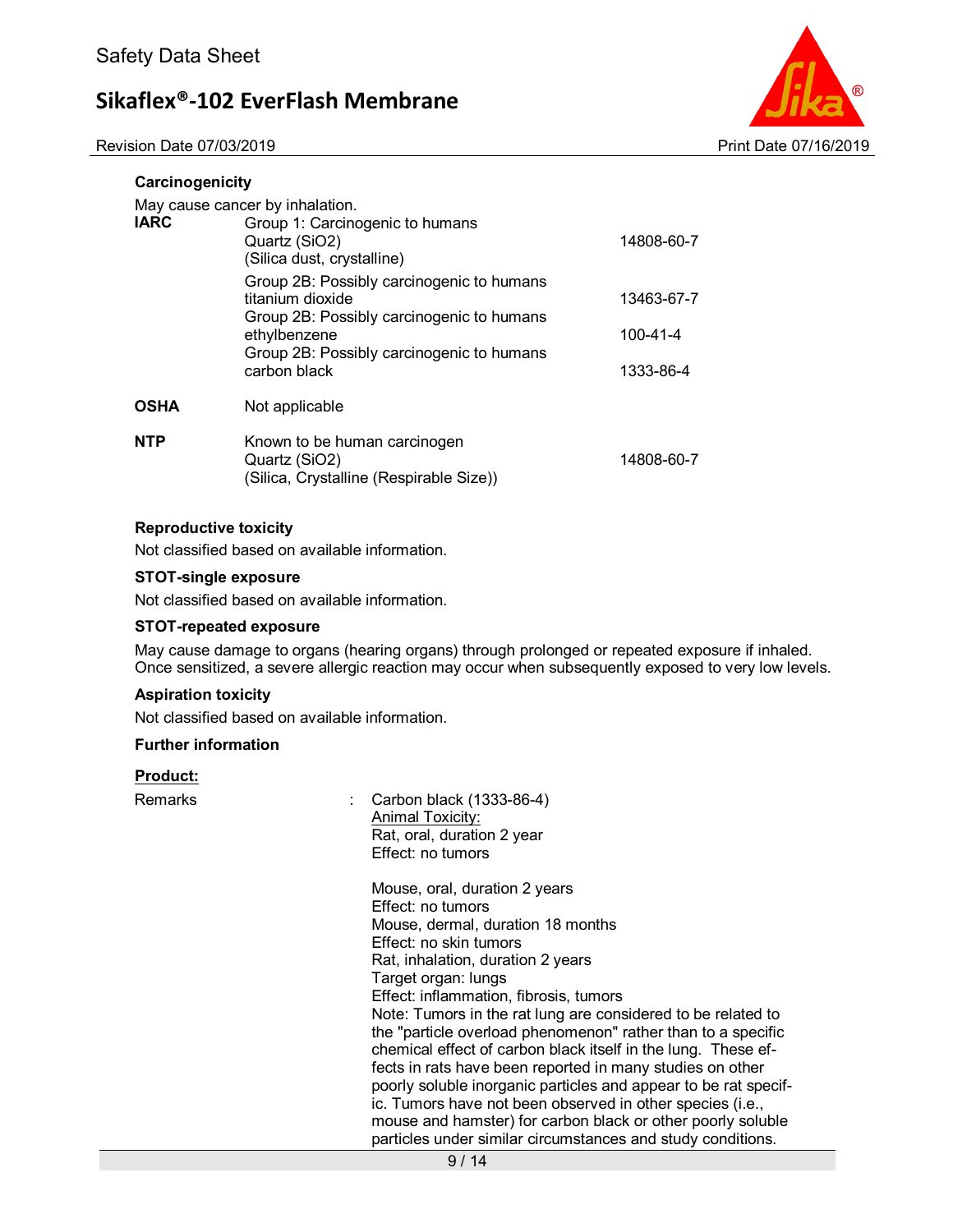Revision Date 07/03/2019 Print Date 07/16/2019



Mortality studies (human data): A study on carbon black production workers in the UK (Sorahan, 2001) found an increased risk of lung cancer in two of the five plant studied; however, the increase was not related to the dose of carbon black. Thus, the authors did not consider the increased risk in lung cancer to be due to carbon black exposure. A German study of carbon black workers at one plant (Morfeld, 2006; Buechte, 2006) found a similar increase in lung cancer risk but, like the Sorohan, 2001 (UK study) found no association with carbon black exposure. A large US study of 18 plants showed a reduction in lung cancer risk in carbon black production workers (DEll, 2006). Based upon these studies, the February 2006 Working Group at the International Agency for Research on Cancer (IARC) concluded that the human evidence for carcinogenicity was inadequate (IARC, 2010). Since the IARC evaluation of carbon black, Sorahan and Harrington (2007) have re-analyzed the UK study data using an alternative exposure hypothesis and found a positive association with carbon black exposure in two of the five plants. The same exposure hypothesis was applied by Morfeld and McCunney (2009) to the German cohort; in contrast, they found no association between carbon black exposure and lung cancer risk and, thus, no support for the alternative exposure hypothesis used by Sorahan and Harrington. Overall, as a result of these detailed investigations, no causative link between carbon black exposure and cancer risk in humans has been demonstrated.

**IARC CANCER CLASSIFICATION:** In 2006 IARC re-affirmed its 1995 finding that there is "inadequate evidence" from human health studies to assess whether carbon black causes cancer in humans. IARC concluded that there is "sufficient evidence" in experimental animal studies for the carcinogenicity of carbon black. IARC's overall evaluation is that carbon black is "possibly carcinogenic to humans" (Group 2B)". This conclusion was based on IARC's guidelines, which generally require such a classification if one species exhibits carcinogenicity in two or more animal studies (IARC, 2010).

Solvent extracts of carbon black were used in one study of rats in which skin tumors were found after dermal application and several studies of mice in which sarcomas were found following subcutaneous injection. IARC concluded that there was "sufficient evidence" that carbon black extracts can cause cancer in animals (Group 2B).

**ICGIH CANCER CLASSIFICATION:** Confirmed Animal Carcinogen with Unknown Relevance to Humans (Category A3 Carcinogen).

**ASSESSMENT:** Applying the guidelines of self-classification under the Globally Harmonized System of Classification and Labeling of Chemicals, carbon black is not classified as a carcinogen. Lung tumors are induced in rats as a result of repeated exposure to inert, poorly soluble particles like carbon black and other poorly soluble particles. Rats tumors are a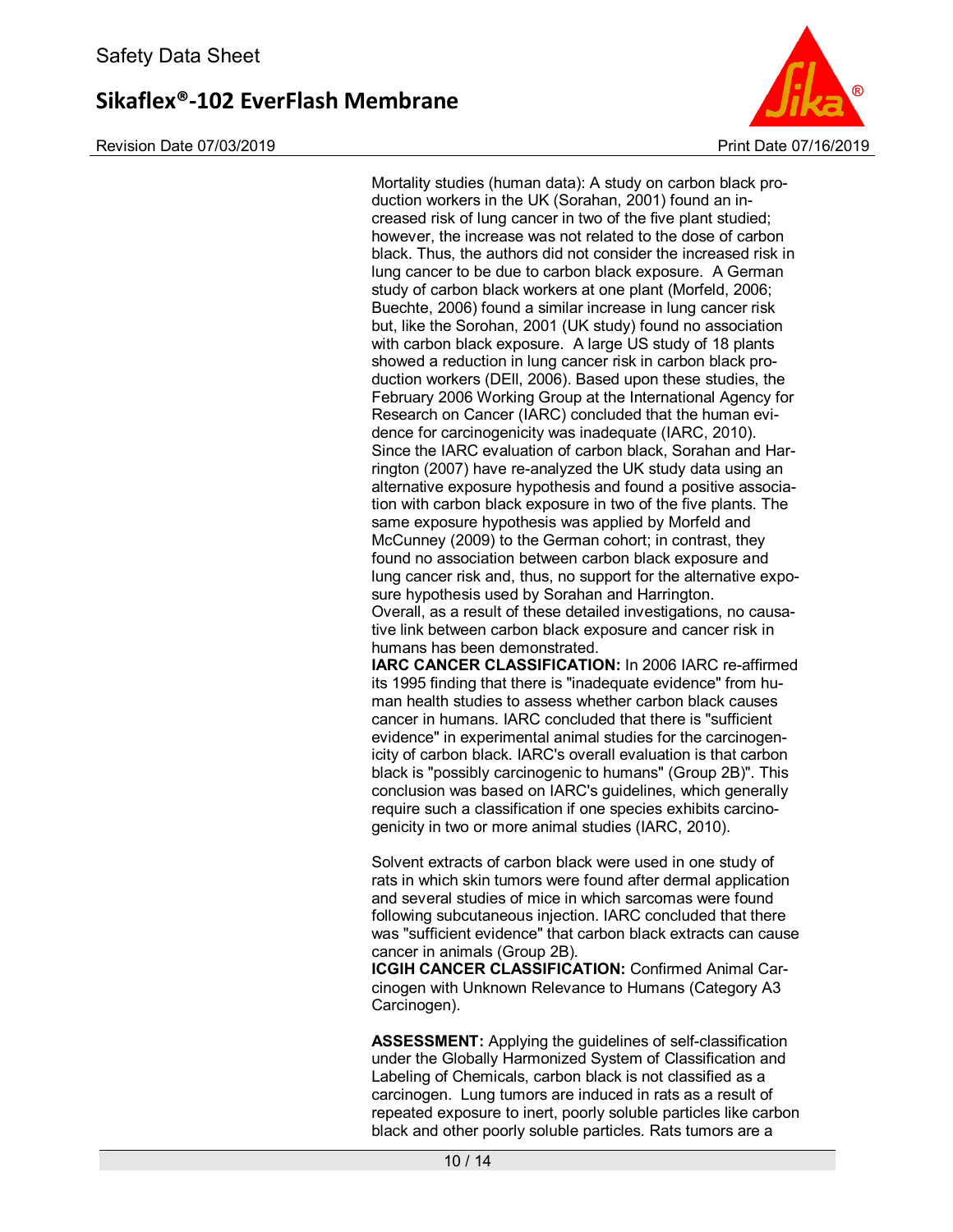Revision Date 07/03/2019 Print Date 07/16/2019



result of a secondary non-genotoxic mechanism that has questionable relevance for classification in humans. In support of this opinion, the CLP Guidance for Specific Target Organ Toxicity - Repeated Exposure (STOT-RE), cites lung overload under mechanisms not relevant to humans. Human health studies show that exposure to carbon black does not increase the risk to carcinogenicity.

#### Titanium dioxide (13463-67-7)

In lifetime inhalation studies of rats, airborne respirable-size titanium dioxide particles have shown to cause an increase in lung tumors at concentrations associated with substantial particle lung burdens and consequential pulmonary overload and inflammation. The potential for these adverse health effects appears to be closely related to the particle size and the amount of the exposed surface area that comes into contact with the lung. However, tests with other laboratory animals such as mice and hamsters, indicate that rats are significantly more susceptible to the pulmonary overload and inflammation that causes lung cancer. Epidemiological studies do not suggest an increased risk of cancer in humans from occupational exposure to titanium dioxide. Titanium dioxide has been characterized by IARC as possibly carcinogenic to humans (Group 2B) through inhalation (not ingestion). It has not been characterized as a potential carcinogen by either NTP or OSHA.

Quartz (14808-60-7): This classification is relevant when exposed to Quartz (silicon dioxide) in dust or powder form only, including cured product that is subject to sanding, grinding, cutting, or other surface preparation activities.

#### **SECTION 12. ECOLOGICAL INFORMATION**

| <b>Ecotoxicity</b>               |                                                                             |
|----------------------------------|-----------------------------------------------------------------------------|
| <b>Components:</b>               |                                                                             |
| xylene:                          |                                                                             |
| Toxicity to fish<br>÷            | LC50 (Oncorhynchus mykiss (rainbow trout)): 3.3 mg/l<br>Exposure time: 96 h |
| Persistence and degradability    |                                                                             |
| No data available                |                                                                             |
| <b>Bioaccumulative potential</b> |                                                                             |
| No data available                |                                                                             |
| <b>Mobility in soil</b>          |                                                                             |
| No data available                |                                                                             |
| Other adverse effects            |                                                                             |
| <b>Product:</b>                  |                                                                             |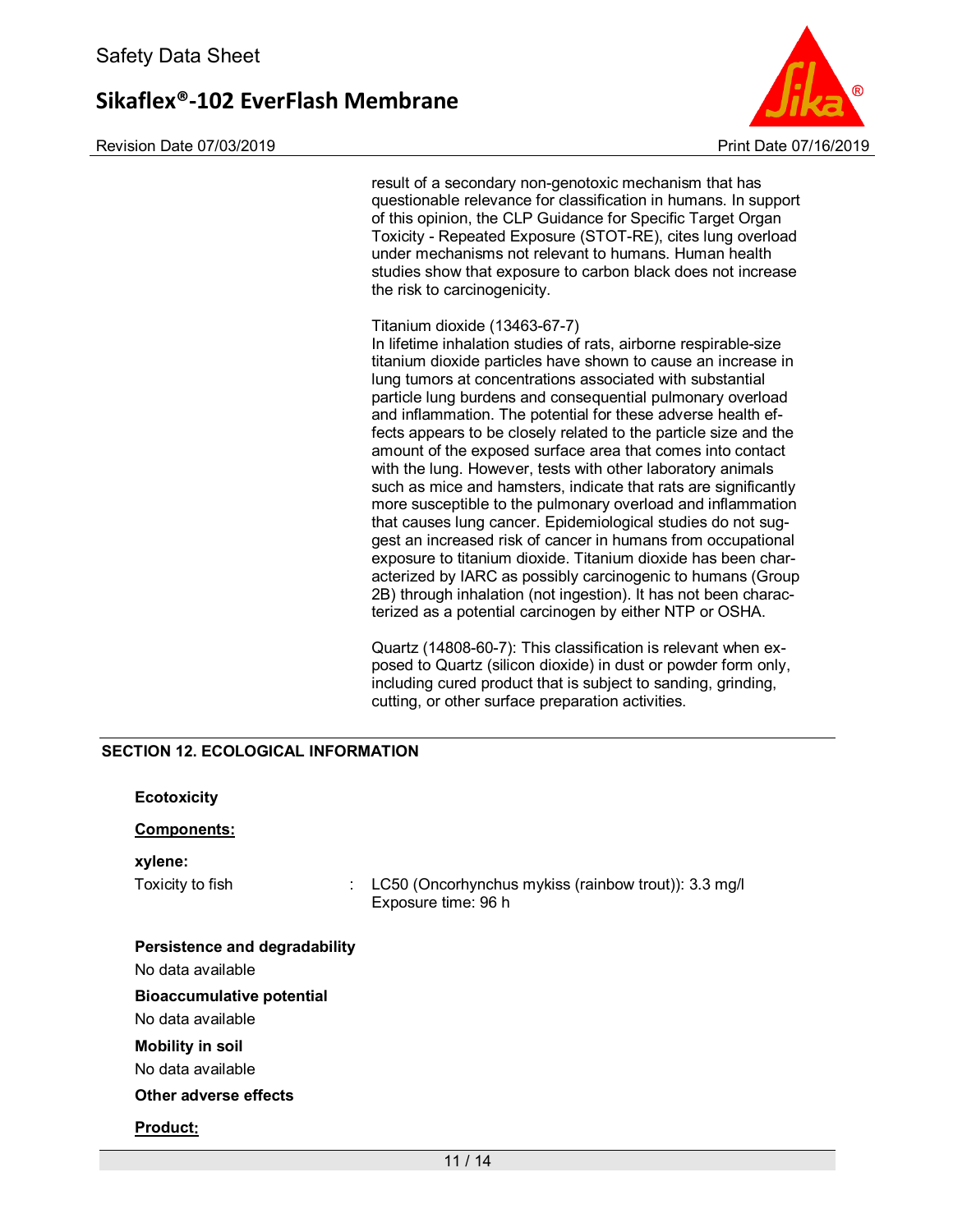Revision Date 07/03/2019 Print Date 07/16/2019



| Additional ecological infor-<br>mation | : Do not empty into drains; dispose of this material and its con-<br>tainer in a safe way.<br>Avoid dispersal of spilled material and runoff and contact with<br>soil, waterways, drains and sewers. |
|----------------------------------------|------------------------------------------------------------------------------------------------------------------------------------------------------------------------------------------------------|
|                                        |                                                                                                                                                                                                      |

### **SECTION 13. DISPOSAL CONSIDERATIONS**

| <b>Disposal methods</b> |                                                                                                                                                                                                                             |  |
|-------------------------|-----------------------------------------------------------------------------------------------------------------------------------------------------------------------------------------------------------------------------|--|
| Waste from residues     | Disposal of this product, solutions and any by-products should<br>at all times comply with the requirements of environmental<br>protection and waste disposal legislation and any regional<br>local authority requirements. |  |
| Contaminated packaging  | Empty containers should be taken to an approved waste han-<br>dling site for recycling or disposal.                                                                                                                         |  |

### **SECTION 14. TRANSPORT INFORMATION**

#### **International Regulations**

#### **IATA-DGR**

Not regulated as a dangerous good

**IMDG-Code** Not regulated as a dangerous good

#### **Domestic regulation**

**49 CFR** Not regulated as a dangerous good

### **SECTION 15. REGULATORY INFORMATION**

# -

**TSCA list EXECA list 1 COLLEGAT CONGITER COLLEGAT CONGITER COLLEGAT CONGITER COLLEGAT CONGITER COLLEGAT CONGITER COLLEGAT CONGITER COLLEGAT CONGITER COLLEGAT CONGITER COLLEGAT CONGITER COLLEGAT CON** TSCA Inventory or are in compliance with a TSCA Inventory exemption.

### **EPCRA - Emergency Planning and Community Right-to-Know**

### **CERCLA Reportable Quantity**

This material does not contain any components with a CERCLA RQ.

### **SARA 304 Extremely Hazardous Substances Reportable Quantity**

This material does not contain any components with a section 304 EHS RQ.

### **SARA 302 Extremely Hazardous Substances Threshold Planning Quantity**

This material does not contain any components with a section 302 EHS TPQ.

| SARA 311/312 Hazards | Respiratory or skin sensitization<br>Carcinogenicity         |
|----------------------|--------------------------------------------------------------|
|                      | Specific target organ toxicity (single or repeated exposure) |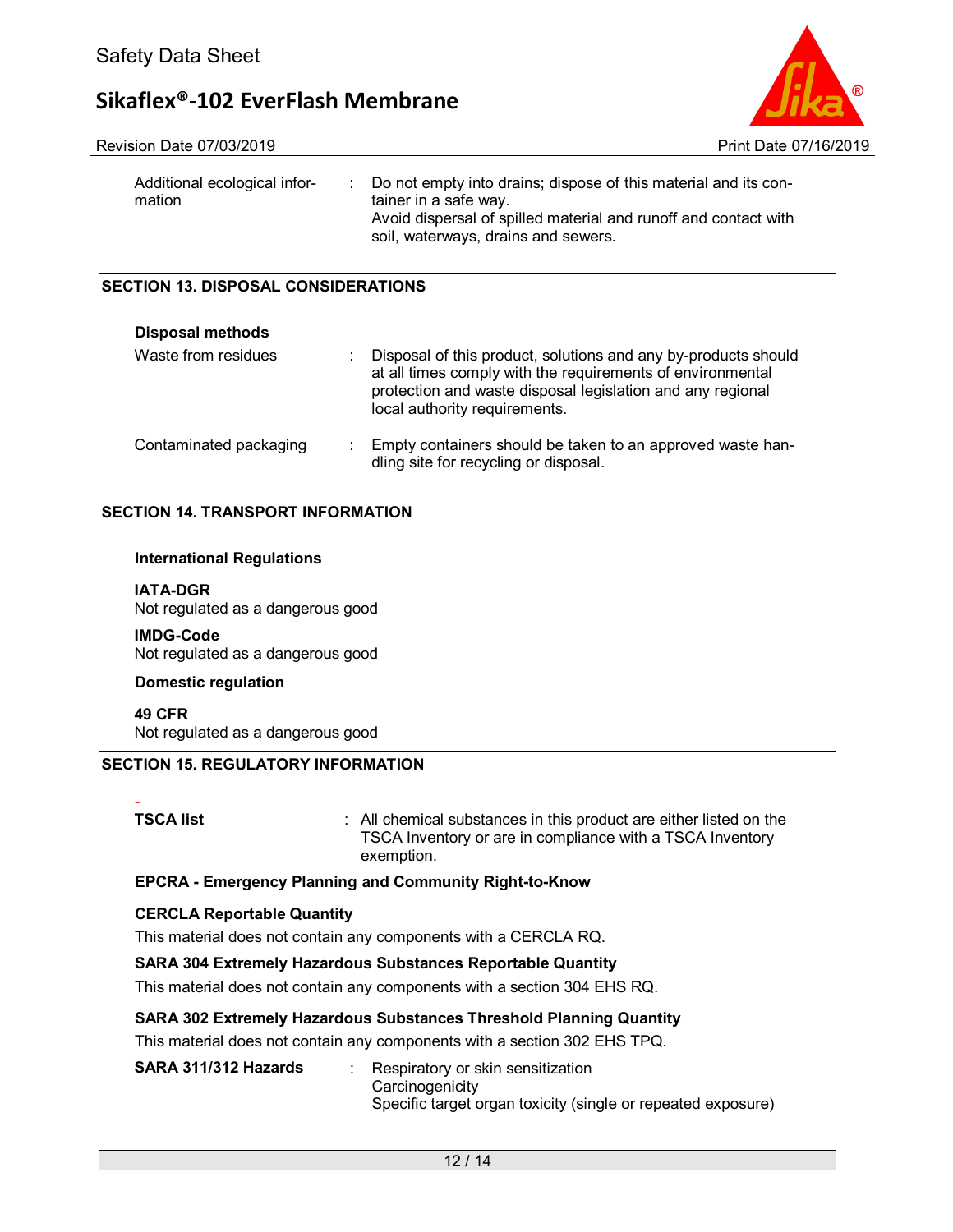Revision Date 07/03/2019 **Print Date 07/16/2019** Print Date 07/16/2019



|                                                                                                              | www.P65Warnings.ca.gov |                                                |                                                              |
|--------------------------------------------------------------------------------------------------------------|------------------------|------------------------------------------------|--------------------------------------------------------------|
| <b>California Prop 65</b>                                                                                    |                        | <b>WARNING:</b> Cancer and Reproductive Harm - |                                                              |
| The following chemical(s) are listed as HAP under the U.S. Clean Air Act, Section 112 (40 CFR 61):<br>xylene | 1330-20-7              |                                                | $>= 1 - 5%$                                                  |
| <b>Clean Air Act</b>                                                                                         |                        |                                                |                                                              |
|                                                                                                              | ethylbenzene           | $100 - 41 - 4$                                 | $>= 0.1 - 5.1 %$                                             |
|                                                                                                              | xylene                 | 1330-20-7                                      | $>= 1 - 5\%$                                                 |
| <b>SARA 313</b>                                                                                              |                        | tablished by SARA Title III, Section 313:      | The following components are subject to reporting levels es- |

# **SECTION 16. OTHER INFORMATION**

#### **Full text of other abbreviations**

| <b>ACGIH</b>   | : USA. ACGIH Threshold Limit Values (TLV)                                               |
|----------------|-----------------------------------------------------------------------------------------|
| OSHA P0        | : USA. OSHA - TABLE Z-1 Limits for Air Contaminants -<br>1910.1000                      |
| OSHA Z-1       | : USA. Occupational Exposure Limits (OSHA) - Table Z-1 Lim-<br>its for Air Contaminants |
| OSHA Z-3       | : USA. Occupational Exposure Limits (OSHA) - Table Z-3 Min-<br>eral Dusts               |
| ACGIH / TWA    | : 8-hour, time-weighted average                                                         |
| ACGIH / STEL   | Short-term exposure limit                                                               |
| OSHA P0 / TWA  | 8-hour time weighted average                                                            |
| OSHA PO / STEL | Short-term exposure limit                                                               |
| OSHA PO / C    | Ceiling limit                                                                           |
| OSHA Z-1 / TWA | : 8-hour time weighted average                                                          |
| OSHA Z-1 / C   | Ceiling                                                                                 |
| OSHA Z-3 / TWA | : 8-hour time weighted average                                                          |

#### **Notes to Reader**

The information contained in this Safety Data Sheet applies only to the actual Sika Corporation ("Sika") product identified and described herein. This information is not intended to address, nor does it address the use or application of the identified Sika product in combination with any other material, product or process. All of the information set forth herein is based on technical data regarding the identified product that Sika believes to be reliable as of the date hereof. Prior to each use of any Sika product, the user must always read and follow the warnings and instructions on the product's current Product Data Sheet, product label and Safety Data Sheet for each Sika product, which are available at web site and/or telephone number listed in Section 1 of this SDS.

SIKA MAKES NO WARRANTIES EXPRESS OR IMPLIED AND ASSUMES NO LIABILITY ARISING FROM THIS INFORMATION OR ITS USE. SIKA SHALL NOT BE LIABLE UNDER ANY LEGAL THEORY FOR SPECIAL OR CONSEQUENTIAL DAMAGES AND SHALL NOT BE RESPONSIBLE FOR THE USE OF THIS PRODUCT IN A MANNER TO INFRINGE ON ANY PATENT OR ANY OTHER INTELLECTUAL PROPERTY RIGHTS HELD BY OTHERS.